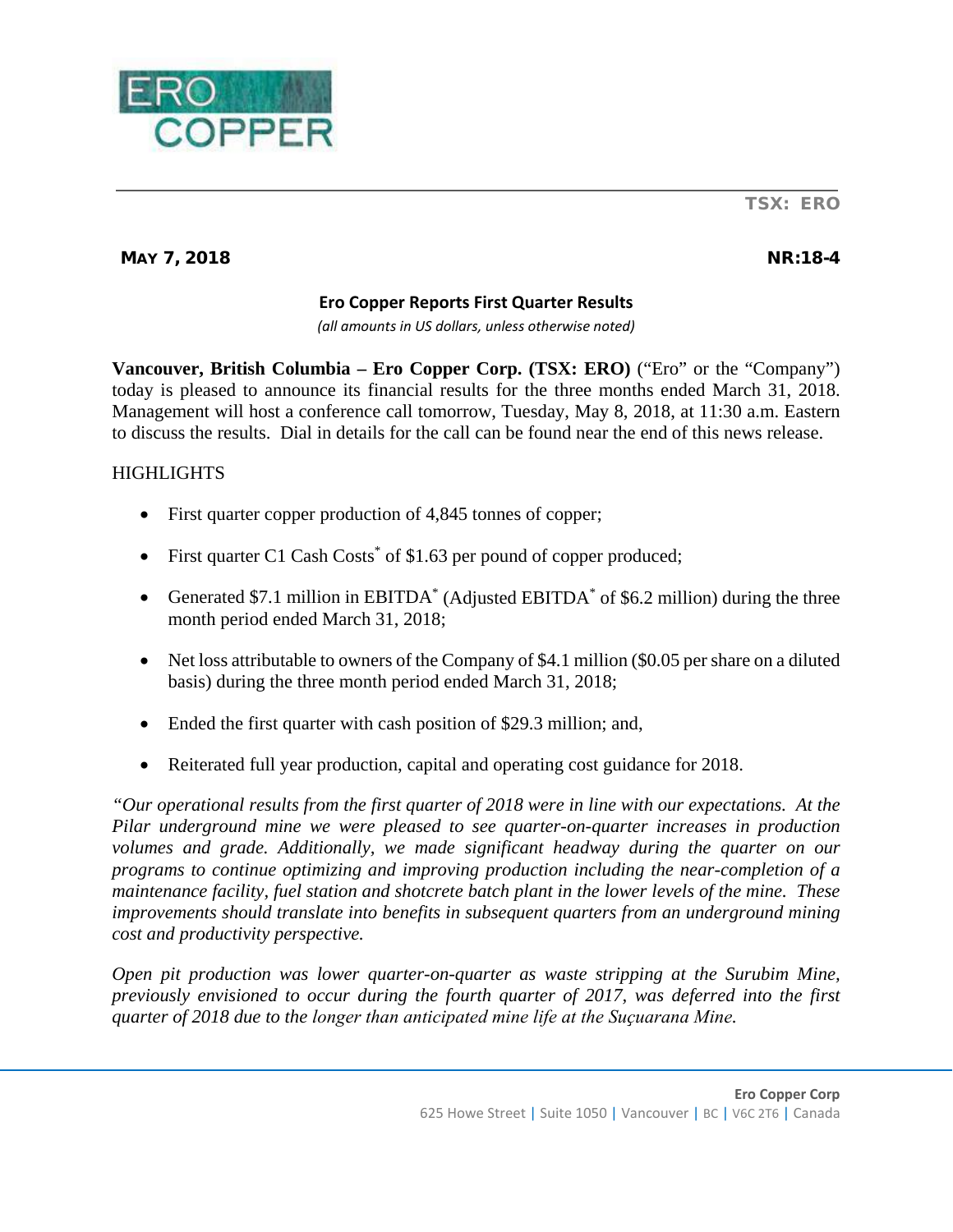

*At Vermelhos, our newest mine, underground development has continued to outpace forecast development rates with 961 meters of total development completed during the quarter. Underground infrastructure has now been completed to the first four production levels of the main Vermelhos ore body and those levels are now being prepared for gallery development. While we are maintaining our outlook for start-up of Vermelhos in the fourth quarter of 2018, we are focused on several opportunities to further advance this timeline.*

*On exploration, we remain very excited about several near-term opportunities we are evaluating at the Pilar Mine, the Surubim Mine in the central portion of the Valley as well as at the Vermelhos Mine. As we are nearing the conclusion of resource upgrade programs that were prioritized early this year, our exploration programs are beginning to focus on new target areas in and around each of the mining operations. Subsequent to the end of the quarter, we also commenced our district-wide airborne geophysical survey designed to target high-grade mineralization throughout the Curaçá Valley. Data processing commenced contemporaneously with the start of the program and we hope to begin prioritizing new regional targets in the coming months."* commented David Strang, President & CEO of Ero Copper.

\* EBITDA, Adjusted EBITDA, and C1 Cash Cost of copper produced (per lb) are non-IFRS measures – see the Notes section of this press release for a discussion on non-IFRS Measures

# OPERATIONS, EXPLORATION & CORPORATE HIGHLIGHTS

- **Mining & Milling Operations** *in line with expectations*
	- Quarter-on-quarter increases in underground tonnes and grade mined totalling 229.8 thousand tonnes ("kt") grading 2.14% copper compared to 225.0kt grading 2.03% copper mined underground during the fourth quarter of 2017;
	- During first quarter 2018, 316.1 kt of ore was processed at an average grade of 1.76% copper resulting in 4,845 tonnes of copper production after metallurgical recoveries that averaged 87.3% over the period;
	- 4,096 tonnes of copper in concentrate sold during the quarter.
- **Vermelhos Mine Development**  *advancing towards first production*
	- During the first quarter, total development of 961 meters completed, including 240 meters of primary ramp development, 549 meters of secondary development and 172 meters of auxiliary ramp development accessing the UG1 production area. Additionally, 266 meters of total raise bore drilling was completed during the quarter;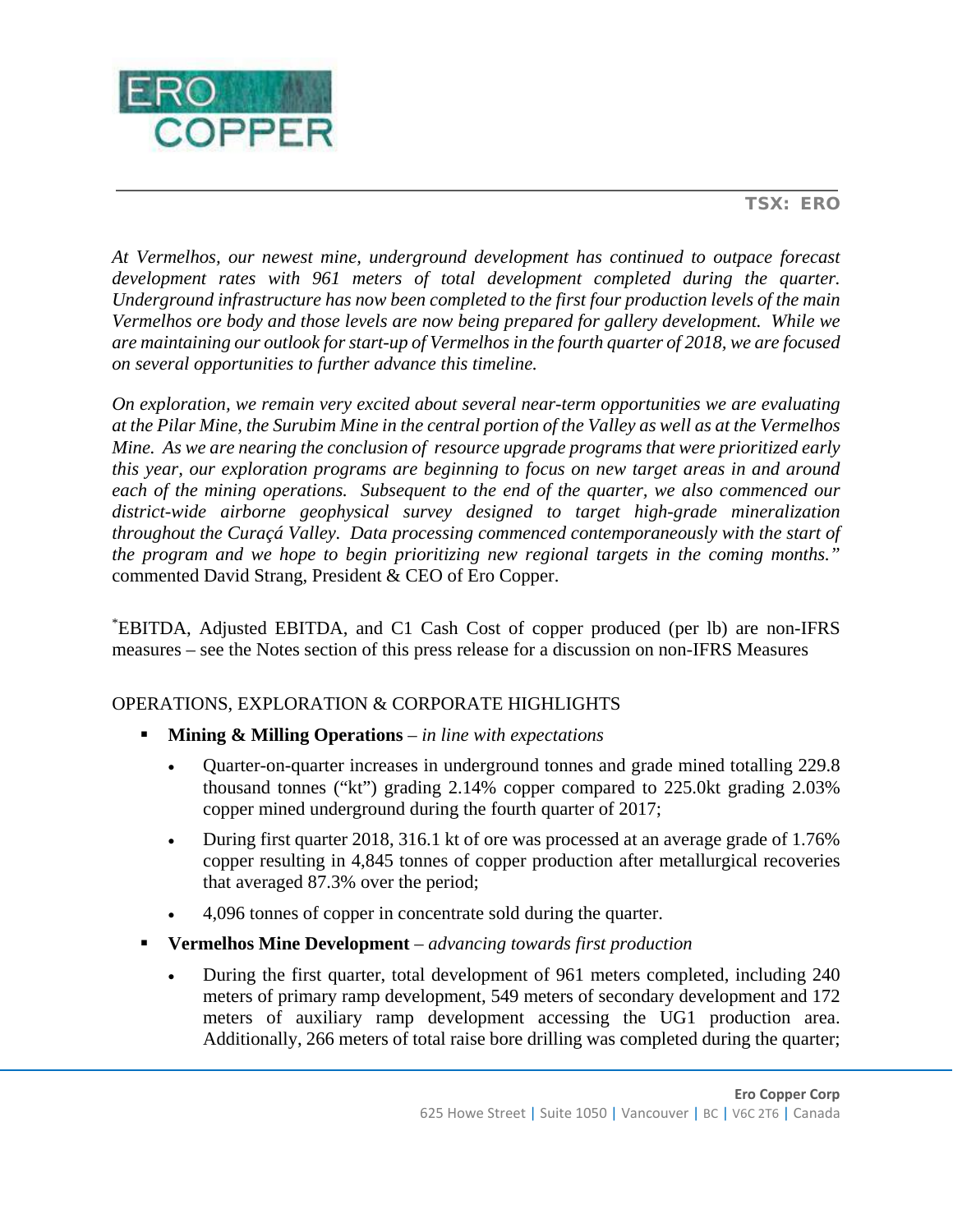

- Total development completed since project commencement of 2,678 meters, including 1,081 meters of primary ramp development.
- **Exploration Activities** *new discoveries in the making*
	- Pilar District
		- $\geq$  Exploration activities continue to be focused on the new discovery within the North Extension, testing for up-dip extensions of the P1P2W mining area, and extensions to the Deepening. All Pilar exploration targets are within or adjacent to existing Pilar underground mine infrastructure. Currently seven underground and one surface drill rigs are operating at Pilar.
	- **Surubim District** 
		- $\rightarrow$  Drilling activities are focused on evaluating new target areas adjacent to the Surubim open pit mine. Currently four exploration drill rigs are operating within the District.
	- Vermelhos District
		- $\rightarrow$  With infill drilling largely completed, drilling has shifted focus towards the exploration of new targets as well as down-dip extensions of the main Vermelhos ore bodies to the north and up-dip extensions of the main Vermelhos ore bodies to the south. The copper oxide exploration program also remains ongoing. Currently five exploration drill rigs are operating at Vermelhos.
	- Regional Programs
		- $\triangleright$  Subsequent to the end of the quarter, the Company commenced its 24,000 linekilometer regional airborne geophysical survey. The survey is expected to take approximately four months to complete. Data processing commenced contemporaneously with the start of the program.
- **Corporate Highlights –** *long term concentrate sales agreement in place*
	- The Company entered into a long-term concentrate sales agreement (evergreen agreement renewed annually with minimum term of five calendar years) with Paranapanema S.A. ("Paranapanema").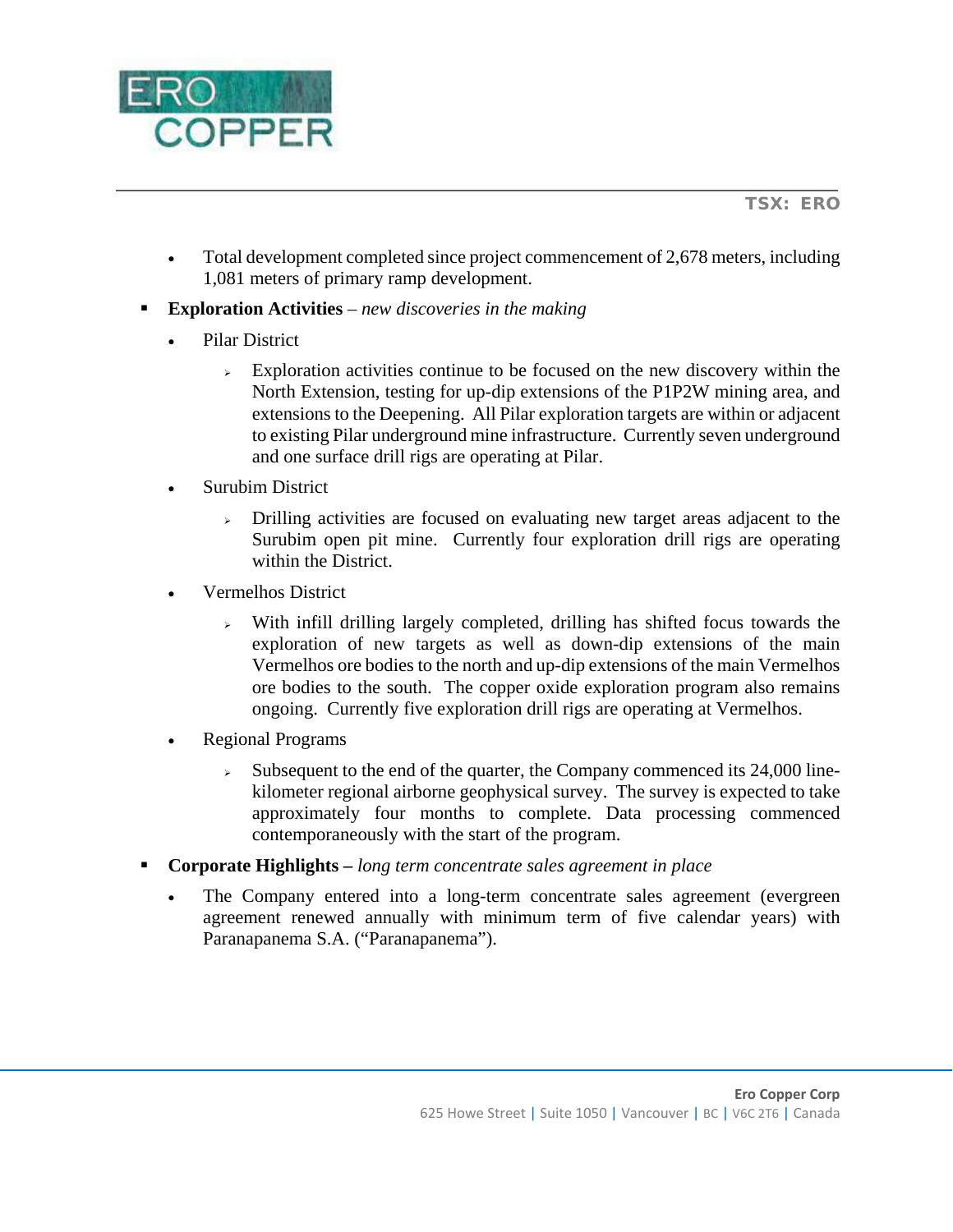

# OPERATING AND FINANCIAL HIGHLIGHTS

|                                                                                                           | 3 months<br>ended<br><b>March 31,2018</b> | 3 months ended<br>December 31.<br>2017 | 3 months<br>ended<br>March 31, 2017 <sup>[1]</sup> |
|-----------------------------------------------------------------------------------------------------------|-------------------------------------------|----------------------------------------|----------------------------------------------------|
| <b>Operating Highlights (MCSA Operations)</b>                                                             |                                           |                                        |                                                    |
| Ore Processed (tonnes)                                                                                    | 316,126                                   | 452,371                                | 275,740                                            |
| Grade (% Cu)                                                                                              | 1.76                                      | 1.36                                   | 1.40                                               |
| Cu Production (tonnes)                                                                                    | 4,845                                     | 5,334                                  | 3,355                                              |
| Cu Production (lbs)                                                                                       | 10,681,781                                | 11,759,857                             | 7,395,876                                          |
| Concentrate Grade (% Cu)                                                                                  | 34.7                                      | 35.2                                   | 35.3                                               |
| Recovery (%)                                                                                              | 87.3                                      | 86.9                                   | 86.9                                               |
| Concentrate Sales (tonnes)                                                                                | 11,672                                    | 15,577                                 | 6,847                                              |
| Cu Sold in Concentrate (tonnes)                                                                           | 4,096                                     | 5,448                                  | 2,145                                              |
| Cu Sold in Concentrate (lbs)                                                                              | 9,030,124                                 | 12,010,770                             | 4,728,910                                          |
| C1 Cash cost of copper produced (per lb)[2]                                                               | 1.63                                      | 1.54                                   | 1.79                                               |
| <b>Financial Highlights (\$millions, except per share amounts)</b>                                        |                                           |                                        |                                                    |
| Revenues                                                                                                  | \$28.2                                    | \$37.8                                 | \$12.1                                             |
| Gross profit (loss)                                                                                       | \$5.0                                     | \$5.8\$                                | (\$2.8)                                            |
| EBITDA <sup>[2, 3]</sup>                                                                                  | \$7.1                                     | \$31.4                                 | \$4.3                                              |
| Adjusted EBITDA <sup>[2]</sup>                                                                            | \$6.2                                     | \$12.0                                 | (\$1.6)                                            |
| Cash flow from (used in) operations                                                                       | \$0.7                                     | \$11.2                                 | (\$1.5)                                            |
| Net income (loss) attributable to owners of<br>the Company<br>Net income (loss) per share attributable to | (\$4.1)                                   | \$19.5                                 | (\$4.9)                                            |
| owners of the Company                                                                                     |                                           |                                        |                                                    |
| - Basic                                                                                                   | \$<br>(0.05)                              | \$<br>0.28                             | \$<br>(0.12)                                       |
| - Diluted                                                                                                 | \$<br>(0.05)                              | \$<br>0.24                             | \$<br>(0.12)                                       |
| Cash and Cash Equivalents                                                                                 | \$27.1                                    | \$51.1                                 | \$32.4                                             |
| Working Capital (Deficit) <sup>[2]</sup>                                                                  | \$22.2                                    | \$42.6                                 | (\$117.0)                                          |
| Net Debt <sup>[2]</sup>                                                                                   | (\$110.7)                                 | (\$85.9)                               | (\$134.9)                                          |

#### **Footnotes**

**[1]** ERO was incorporated on May 16, 2016. MCSA was acquired December 12, 2016. Operations did not commence until the first quarter of 2017

**[2]** EBITDA, Adjusted EBITDA, Net Debt, Working Capital and C1 Cash Cost of copper produced (per lb) are non-IFRS measures – see the Notes section of this press release for a discussion on non-IFRS Measures <sup>[3]</sup> EBITDA for Q4 2017 included \$28.7 million related to the gain on settlement of debt

> **Ero Copper Corp**  625 Howe Street | Suite 1050 | Vancouver | BC | V6C 2T6 | Canada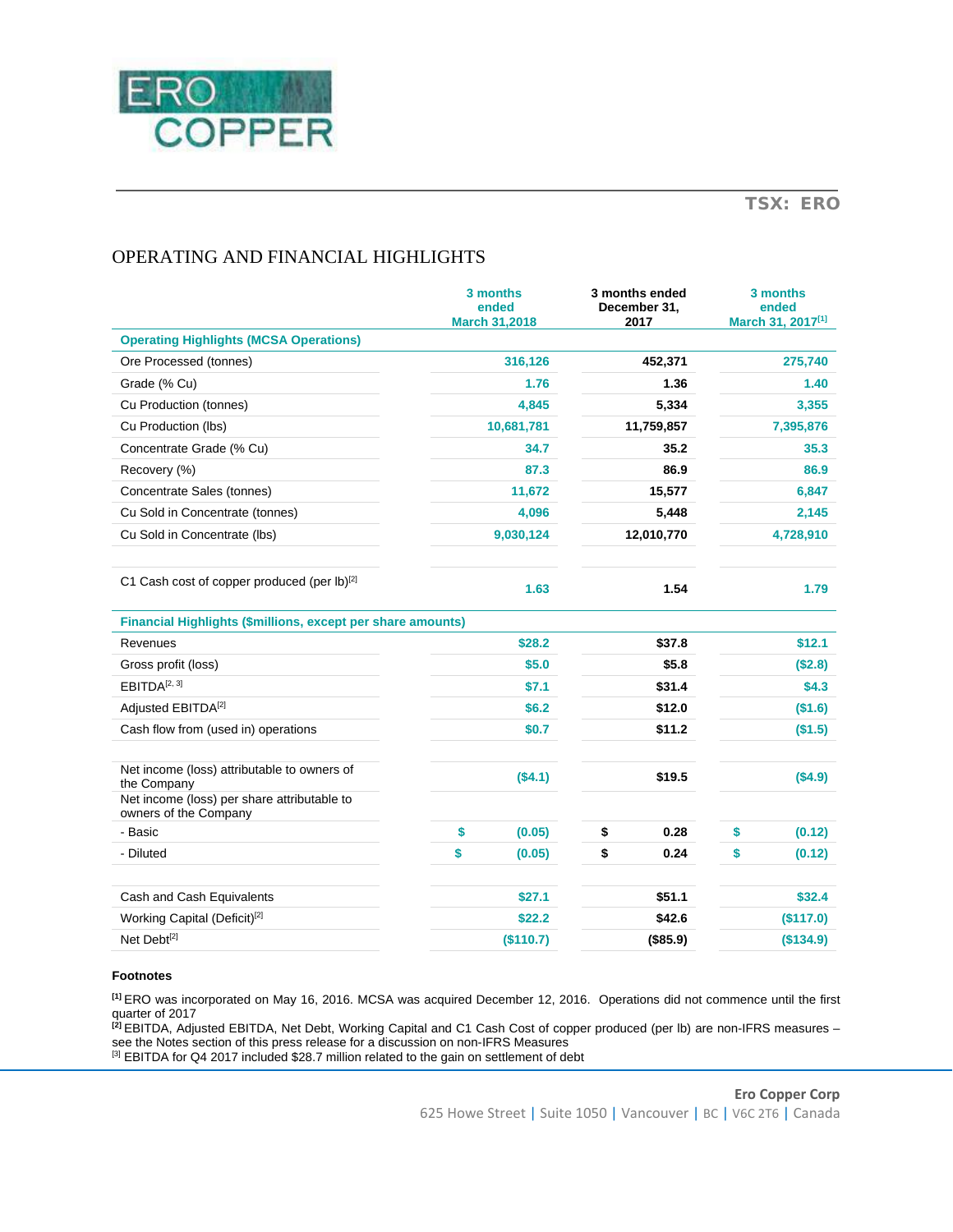

# **OUTLOOK**

The Company's production, cash cost and capital expenditure guidance for 2018 remains unchanged. Additional information is outlined below and further detailed in the Company's press release dated January 9, 2018.

## **Production & Cash Costs:**

|                                                | $2018^{[1]}$      |
|------------------------------------------------|-------------------|
| <b>Tonnes Processed Sulphides</b>              | 2,000,000         |
| Copper Grade (% Cu)                            | 1.50%             |
| Copper Recovery (%)                            | 86.0%             |
| <b>Cu Production Guidance (tonnes)</b>         | $25,500 - 27,500$ |
| C1 Cash Cost Guidance (US\$/lb) <sup>[1]</sup> | $$1.30 - $1.40$   |

**Footnotes:**

<sup>[1]</sup> Guidance is based on certain estimates and assumptions, including but not limited to, mineral reserve estimates, grade and continuity of interpreted geological formations and metallurgical performance. Please refer to the Company's SEDAR filings for complete risk factors.

 $[2]$ C1 Cash Costs of copper produced (per lb.) is a non-IFRS measures – see the Notes section of this press release for a discussion of non-IFRS measures.

Production for the year is heavily weighted towards the second half of the year in part due to the commissioning of the Vermelhos Mine, currently anticipated during the fourth quarter, as well as Pilar and Surubim mine resequencing. Cash cost guidance for 2018 assumes a USD:BRL foreign exchange rate of 3.20, gold price of US\$1,250 per ounce and silver price of US\$17.50 per ounce. C1 Cash Cost guidance for 2018 has been updated to include treatment and refining charges ("TC/RCs"), offsite transportation costs and certain tax benefits that are passed through to customers on invoicing. These adjustments were not included in prior C1 Cash Cost disclosure.

## **Capital Expenditures:**

The Company's capital expenditure guidance for 2018 reflect the acceleration of the Vermelhos mine and a significant expansion of the Company's 2017 exploration programs. Additional investments in the Pilar underground mine and supporting infrastructure are being made during 2018 in preparation for a longer mine life than previously envisioned.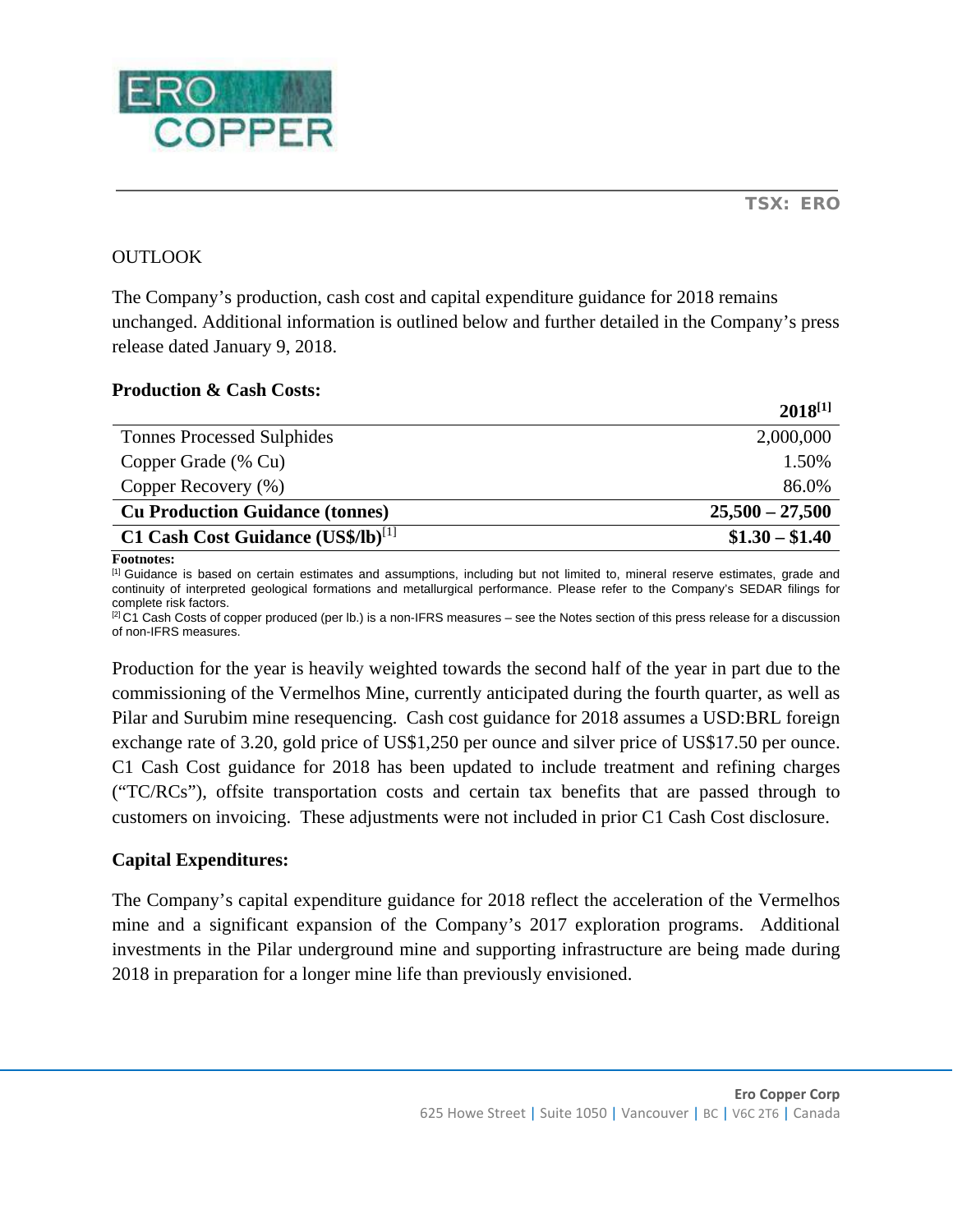

| $(SUS$ millions)                      | 2018 |
|---------------------------------------|------|
| Pilar Mine                            | 39.0 |
| Vermelhos                             | 36.0 |
| Exploration & Drilling <sup>[1]</sup> | 20.0 |
| Boa Esperança                         | 1.0  |
| <b>Capital Expenditure Guidance</b>   | 96.0 |

**Footnotes:**

<sup>[1]</sup> Exploration & drilling capital expenditure guidance is dependent, in part, on future exploration success and subject to further review and revision

## **NOTES**

#### **Non-IFRS measures**

Financial results of the Company are prepared in accordance with IFRS. The Company utilizes certain non-IFRS measures, including C1 cash cost of copper produced (per lb), EBITDA, net debt and working capital, which are not measures recognized under IFRS. The Company believes that these measures, together with measures determined in accordance with IFRS, provide investors with an improved ability to evaluate the underlying performance of the Company. Non-IFRS measures do not have any standardized meaning prescribed under IFRS, and therefore they may not be comparable to similar measures employed by other companies. The data is intended to provide additional information and should not be considered in isolation or as a substitute for measures of performance prepared in accordance with IFRS.

#### **C1 Cash Cost of copper produced (per lb.)**

C1 Cash cost of copper produced (per lb) is the sum of production costs, net of capital expenditure development costs and by-product credits, divided by the copper pounds produced. C1 cash costs reported by the Company include treatment, refining charges offsite costs, and certain tax credits relating to sales invoiced to the Company's Brazilian customer on sales. By-product credits are calculated based on actual precious metal sales (net of treatment costs) during the period divided by the total pounds of copper produced during the period. C1 cash cost of copper produced per pound is a non-IFRS measure used by the Company to manage and evaluate operating performance of the Company's operating mining unit, and is widely reported in the mining industry as benchmarks for performance, but does not have a standardized meaning and is disclosed in addition to IFRS measures.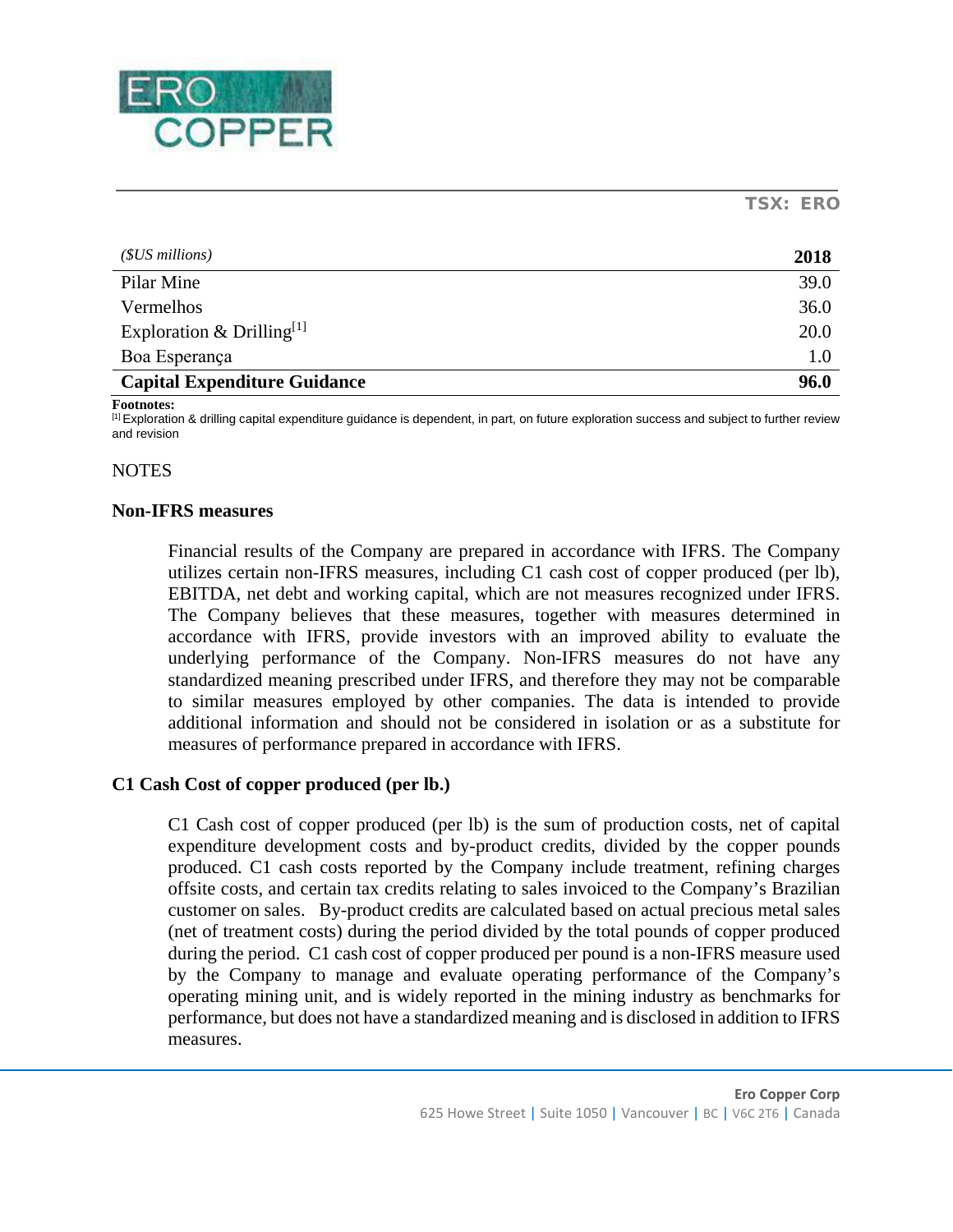

# **Earnings before interest, taxes, depreciation and amortization (EBITDA)**

EBITDA represents earnings before interest expense, income taxes, depreciation, and amortization. Adjusted EBITDA includes further adjustments for non-recurring items and items not indicative to the future operating performance of the Company. The Company believes EBIDTA and adjusted EBIDTA are appropriate supplemental measures of debt service capacity and performance of its operations.

Adjusted EBIDTA is calculated by removing the following income statement items:

- Gain on debt settlement
- Foreign exchange gain (loss)

## **Working capital**

Working capital is determined based on current assets and current liabilities as reported in the Company's consolidated financial statements. The Company uses working capital as a measure of the Company's short-term financial health and operating efficiency.

## **Net Debt**

Net debt is determined based on cash and cash equivalents, restricted cash and loans and borrowings as reported in the Company's consolidated financial statements. The Company uses net debt as a measure of the Company's ability to pay down it's debt.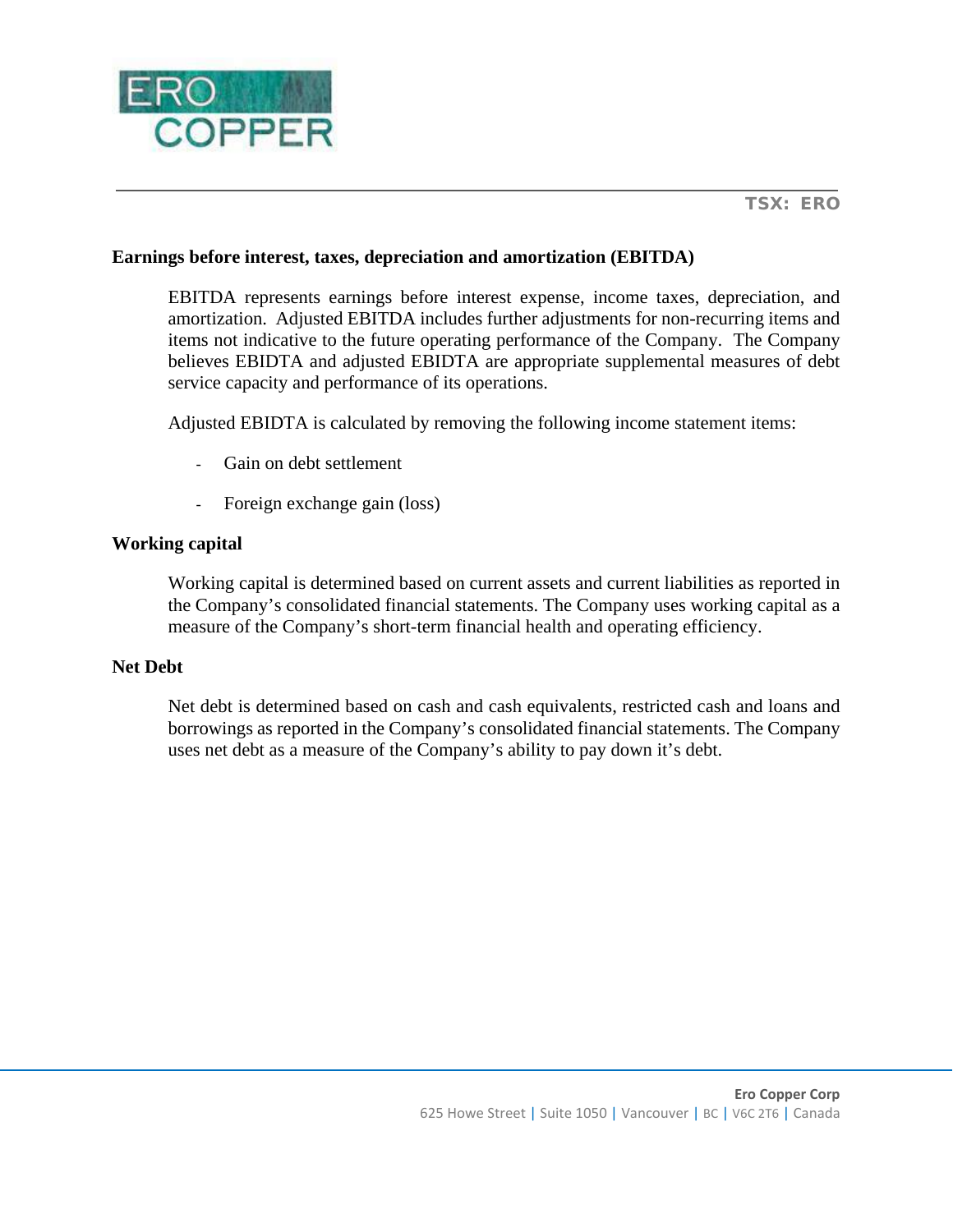

# CONFERENCE CALL DETAILS

The Company will hold a conference call on Tuesday, May 8, 2018 at 11:30am Eastern time (8:30am Pacific time) to discuss these results.

| Date:                             | Tuesday, May 8, 2018                                                                                                        |
|-----------------------------------|-----------------------------------------------------------------------------------------------------------------------------|
| Time:                             | 11:30 am Eastern time (8:30 am Pacific time)                                                                                |
| Dial in:                          | North America: 1-800-319-4610, International: +1-604-638-5340<br>please dial in 5-10 minutes prior and ask to join the call |
| Replay<br><b>Replay Passcode:</b> | North America: 1-800-319-6413, International: +1-604-638-9010<br>2259                                                       |

This release should be read in conjunction with the complete audited consolidated financial statements and management's discussion and analysis ("MD&A") for the three month period ended March 31, 2018 available on the Company's website [www.erocopper.com](http://www.erocopper.com/)

## ABOUT ERO COPPER CORP

Ero Copper Corp, headquartered in Vancouver, B.C., is focused on copper production growth from the Vale do Curaçá Property, located in Bahia, Brazil. The Company's primary asset is a 99.6% interest in the Brazilian copper mining company, MCSA, 100% owner of the Vale do Curaçá Property with over 37 years of operating history in the region. The Company currently mines copper ore from the Pilar underground and the Surubim open pit mines and is currently developing the new high-grade Vermelhos copper mine. In addition to the Vale do Curaçá Property, MCSA owns 100% of the Boa Esperança development project, an IOCG-type copper project located in Pará, Brazil. Additional information on the Company and its operations, including Technical Reports on both the Vale do Curaçá and Boa Esperança properties, can be found on the Company's website [\(www.erocopper.com\)](http://www.erocopper.com/) and on SEDAR [\(www.sedar.com\)](http://www.sedar.com/).

Rubens Mendonça, MAusIMM, Chartered Professional – Mining, has reviewed and approved the scientific and technical information contained in this news release. Mr. Mendonça is a Qualified Person and is independent of Ero Copper Corp. as defined by National Instrument 43-101, *Standards of Disclosure for Mineral Projects* ("NI 43-101").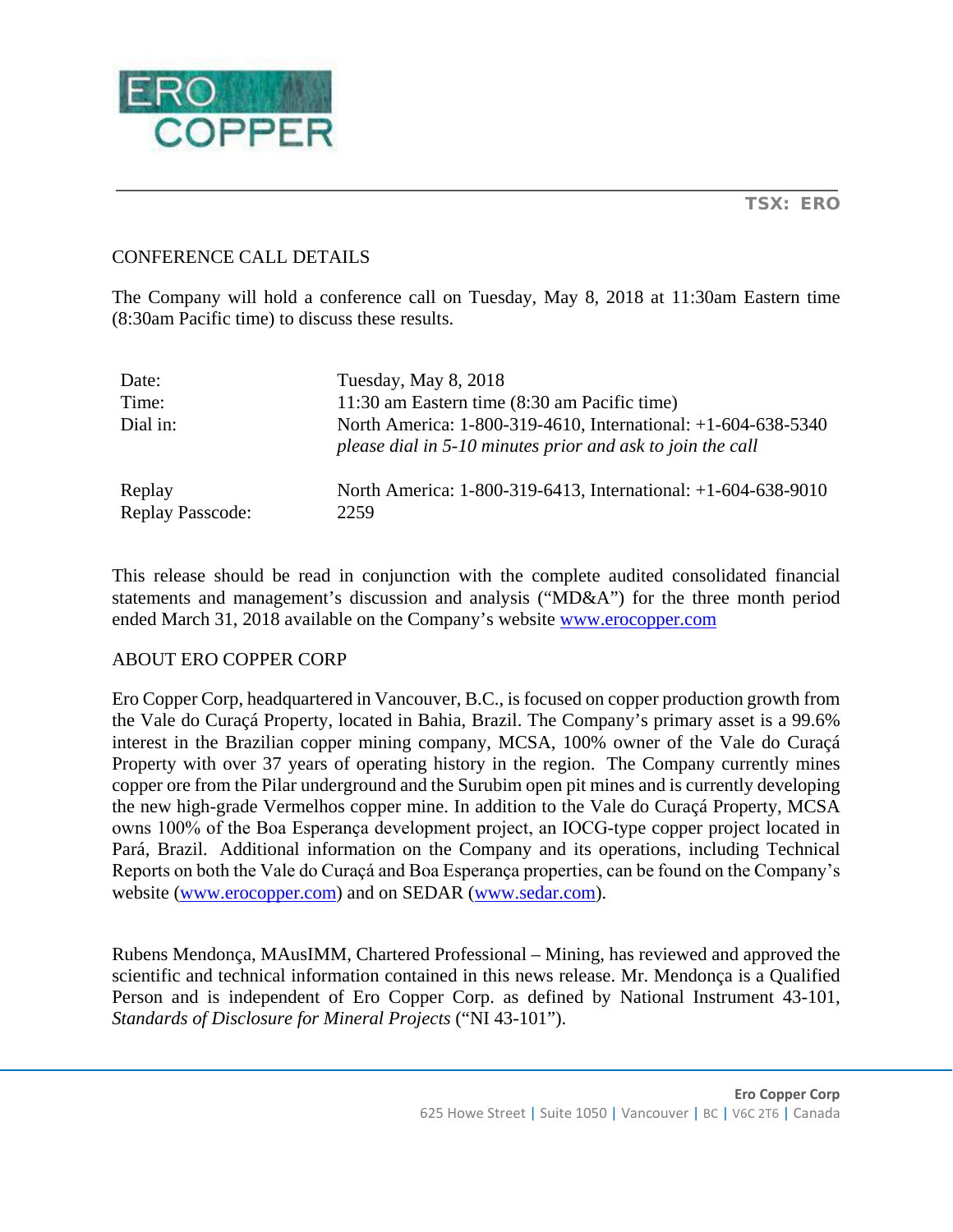

ERO COPPER CORP.

Signed: *"David Strang" For further information contact:*

David Strang, President & CEO **Makko Defilippo, Vice President, Corporate Development** (604) 429-9244

[info@erocopper.com](mailto:info@erocopper.com)

CAUTION REGARDING FORWARD LOOKING INFORMATION AND STATEMENTS This Press Release contains "forward-looking information" within the meaning of applicable Canadian securities laws. Forward-looking information includes statements that use forward-looking terminology such as "may", "could", "would", "will", "should", "intend", "target", "plan", "expect", "budget", "estimate", "forecast", "schedule", "anticipate", "believe", "continue", "potential", "view" or the negative or grammatical variation thereof or other variations thereof or comparable terminology. Such forward-looking information includes, without limitation, statements with respect to the Company's expected operations at the Pilar Mine, timing of production at the Vermelhos Mine, drilling plans, plans for the Company's exploration program, the Company's ability to service its ongoing obligations, the Company's future capital resources and expenditures and the impact of new accounting standards and amendments on the Company's financial statements.

Forward-looking information is not a guarantee of future performance and is based upon a number of estimates and assumptions of management in light of management's experience and perception of trends, current conditions and expected developments, as well as other factors that management believes to be relevant and reasonable in the circumstances, as of the date of this Press Release including, without limitation, assumptions about: favourable equity and debt capital markets; the ability to raise any necessary additional capital on reasonable terms to advance the production, development and exploration of the Company's properties and assets; future prices of copper and other metal prices; the timing and results of exploration and drilling programs; the accuracy of any mineral reserve and mineral resource estimates; the geology of the Vale do Curaçá Property and the Boa Esperança Property being as described in the technical reports for these properties; production costs; the accuracy of budgeted exploration and development costs and expenditures; the price of other commodities such as fuel; future currency exchange rates and interest rates; operating conditions being favourable such that the Company is able to operate in a safe, efficient and effective manner; political and regulatory stability; the receipt of governmental, regulatory and third party approvals, licenses and permits on favourable terms; obtaining required renewals for existing approvals, licenses and permits on favourable terms; requirements under applicable laws; sustained labour stability; stability in financial and capital goods markets; availability of equipment; positive relations with local groups and the Company's ability to meet its obligations under its agreements with such groups; and satisfying the terms and conditions of the Company's current loan arrangements. While the Company considers these assumptions to be reasonable, the assumptions are inherently subject to significant business, social, economic, political, regulatory, competitive and other risks and uncertainties, contingencies and other factors that could cause actual actions, events, conditions, results, performance or achievements to be materially different from those projected in the forward-looking information. Many assumptions are based on factors and events that are not within the control of the Company and there is no assurance they will prove to be correct.

Furthermore, such forward-looking information involves a variety of known and unknown risks, uncertainties and other factors which may cause the actual plans, intentions, activities, results, performance or achievements of the Company to be materially different from any future plans, intentions, activities, results, performance or achievements expressed or implied by such forward-looking information. Such risks include, without limitation the risk factors listed under the heading "Risk Factors" in the Annual Information Circular of the Company for the year ended December 31, 2017, dated March 28, 2018.

Although the Company has attempted to identify important factors that could cause actual actions, events, conditions, results, performance or achievements to differ materially from those described in forward-looking information, there may be other factors that cause actions, events, conditions, results, performance or achievements to differ from those anticipated, estimated or intended.

The Company cautions that the foregoing lists of important assumptions and factors are not exhaustive. Other events or circumstances could cause actual results to differ materially from those estimated or projected and expressed in, or implied by, the forward-looking information contained herein. There can be no assurance that forward-looking information will prove to be accurate, as actual results and future events could differ materially from those anticipated in such information. Accordingly, readers should not place undue reliance on forward-looking information.

Forward-looking information contained herein is made as of the date of this Press Release and the Company disclaims any obligation to update or revise any forward-looking information, whether as a result of new information, future events or results or otherwise, except as and to the extent required by applicable securities laws.

GENERAL Information of a scientific or technical nature in respect of the Vale do Curaçá Property included in this news release is based upon the Vale do Curaçá Technical Report, dated September 7, 2017 with an effective date of June 1, 2017, prepared by Rubens Mendonça, MAusIMM, of SRK Brazil as at the date of the report (now with Planaminas), and Porfirio Cabaleiro Rodrigues, MAIG, Mário Conrado Reinhardt, MAIG, Fábio Valério Xavier, MAIG and Bernardo H.C. Viana, MAIG, all of GE21, who are independent qualified persons under NI 43-101.

Please see the Vale do Curaçá Technical Report filed on the Company's profile at www.sedar.com, for details regarding the data verification undertaken with respect to the scientific and technical information included in this news release regarding the Vale do Curaçá Property for additional details regarding the related exploration information, including interpretations, the QA/QC employed, sample, analytical and testing results and for additional details regarding the Mineral Resource and Mineral Reserve estimates discussed herein.